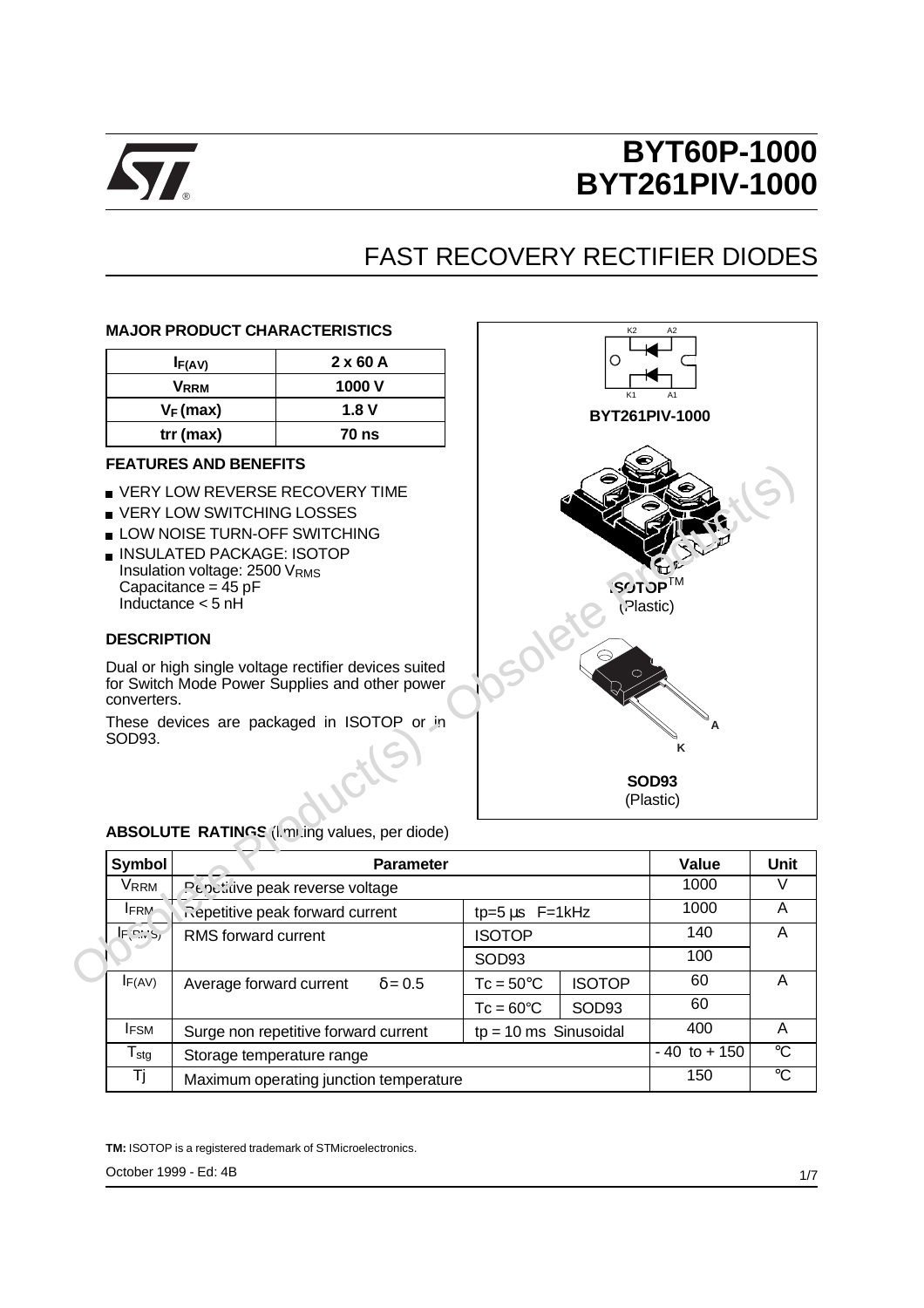## **THERMAL RESISTANCES**

| Symbol        |                  | <b>Parameter</b> |                    | Value       | Unit                    |
|---------------|------------------|------------------|--------------------|-------------|-------------------------|
| $R_{th(i-c)}$ | Junction to case | <b>ISOTOP</b>    | Per diode<br>Total | 0.8<br>0.45 | °C/W                    |
|               |                  | SOD93            | Total              | 0.7         |                         |
| $R_{th(c)}$   |                  |                  | Coupling           | 0.1         | $\mathrm{C}/\mathrm{W}$ |

When the diodes 1 and 2 are used simultaneously :

 $\Delta$  Tj(diode 1) = P(diode) x R<sub>th(j-c</sub>) (Per diode) + P(diode 2) x R<sub>th(c)</sub>

## **STATIC ELECTRICAL CHARACTERISTICS** (per diode)

| Symbol   | <b>Parameter</b>     | <b>Test Conditions</b> |                 | Min. | Typ. | Max. | Unit |
|----------|----------------------|------------------------|-----------------|------|------|------|------|
| $V_F$ *  | Forward voltage drop | Ti = 25°C $\,$         | $F = 60 A$      |      |      | 1.9  |      |
|          |                      | $Ti = 100^{\circ}C$    |                 |      |      | 1.8  |      |
| $I_R$ ** | Reverse leakage      | $Ti = 25^{\circ}C$     | $V_R = V_{RRM}$ |      |      | 100  | μA   |
|          | current              | $Ti = 100^{\circ}C$    |                 |      |      | 6    | mΑ   |

#### **RECOVERY CHARACTERISTICS** (per diode)

| <b>Symbol</b> |           | Min.                                                                        | Typ. | Max. | Unit |    |
|---------------|-----------|-----------------------------------------------------------------------------|------|------|------|----|
| trr           | Ti = 25°C | $ $ I <sub>F</sub> = 1A V <sub>R</sub> = 30V dI <sub>F</sub> /dt = - 15A/us |      |      | 17C  | ns |
|               |           | $F = 0.5A$ $R = 1A$ $Irr = 0.25A$                                           |      |      |      |    |

## **TURN-OFF SWITCHING CHARACTERISTICS**

| $IR$ $\degree$ |                                                                                | $Tj = 25^{\circ}C$<br>$V_R = V_{RRM}$<br>Reverse leakage |                                                               |                        |                                      | 100  |      | μA   |                     |      |
|----------------|--------------------------------------------------------------------------------|----------------------------------------------------------|---------------------------------------------------------------|------------------------|--------------------------------------|------|------|------|---------------------|------|
|                | current                                                                        |                                                          | $Ti = 100^{\circ}C$                                           |                        |                                      |      |      | 6    |                     | mA   |
|                | Pulse test : * tp = $380 \mu s$ , $\delta$ < 2%<br>** tp = 5 ms, $\delta$ < 2% |                                                          |                                                               |                        |                                      |      |      |      |                     |      |
|                |                                                                                |                                                          | To evaluate the conduction losses use the following equation: |                        |                                      |      |      |      |                     |      |
|                | P = 1.47 x $I_{F(AV)}$ + 0.005 $I_{F}^2$ (RMS)                                 |                                                          |                                                               |                        |                                      |      |      |      |                     |      |
|                |                                                                                |                                                          |                                                               |                        |                                      |      |      |      |                     |      |
|                | <b>RECOVERY CHARACTERISTICS (per diode)</b>                                    |                                                          |                                                               |                        |                                      |      |      |      |                     |      |
| Symbol         |                                                                                |                                                          | <b>Test Conditions</b>                                        |                        |                                      | Min. | Typ. | Max. |                     | Unit |
| $t_{rr}$       | $Ti = 25^{\circ}C$                                                             |                                                          | $I_F = 1A$ $V_R = 30V$ dl $F/dt = -15A/\mu s$                 |                        |                                      |      |      | 170  |                     | ns   |
|                |                                                                                |                                                          | $I_F = 0.5A$ $I_R = 1A$ $I_{rr} = 0.25A$                      |                        |                                      |      |      | 70   |                     |      |
|                |                                                                                |                                                          |                                                               |                        |                                      |      |      |      |                     |      |
|                | TURN-OFF SWITCHING CHARACTERISTICS                                             |                                                          |                                                               |                        |                                      |      |      |      |                     |      |
| Symbol         |                                                                                |                                                          |                                                               |                        |                                      |      |      |      |                     |      |
| tirm           | <b>Parameter</b>                                                               |                                                          |                                                               | <b>Test Conditions</b> |                                      |      |      |      | Min. Typ. Max. Unit |      |
|                | Maximum reverse                                                                |                                                          | $dl_F/dt = -240$ A/ $\mu s$                                   |                        | $V_{\rm CC}$ = 200 V                 |      |      |      | 200                 | ns   |
|                | recovery time                                                                  |                                                          | $dI_F/dt = -480$ A/ $\mu$ s                                   |                        | $I_F = 60 A$                         |      |      | 120  |                     |      |
| <b>IRM</b>     | Maximum reverse                                                                |                                                          | $dl_F/dt = -240 A/\mu s$                                      |                        | $L_p \leq 0.05$ $\mu$ H              |      |      |      | 40                  | A    |
|                | recovery current                                                               |                                                          | $dI_F/dt = -480 A/\mu s$                                      |                        | $Ti = 100^{\circ}C$<br>(see fig. 13) |      |      | 44   |                     |      |
| $V_{RP}$       | Turn-off overvoltage                                                           |                                                          | $Tj = 100^{\circ}C$ $V_{CC} = 200V$ $I_F = I_{F(AV)}$         |                        |                                      |      |      | 3.3  | 4.5                 |      |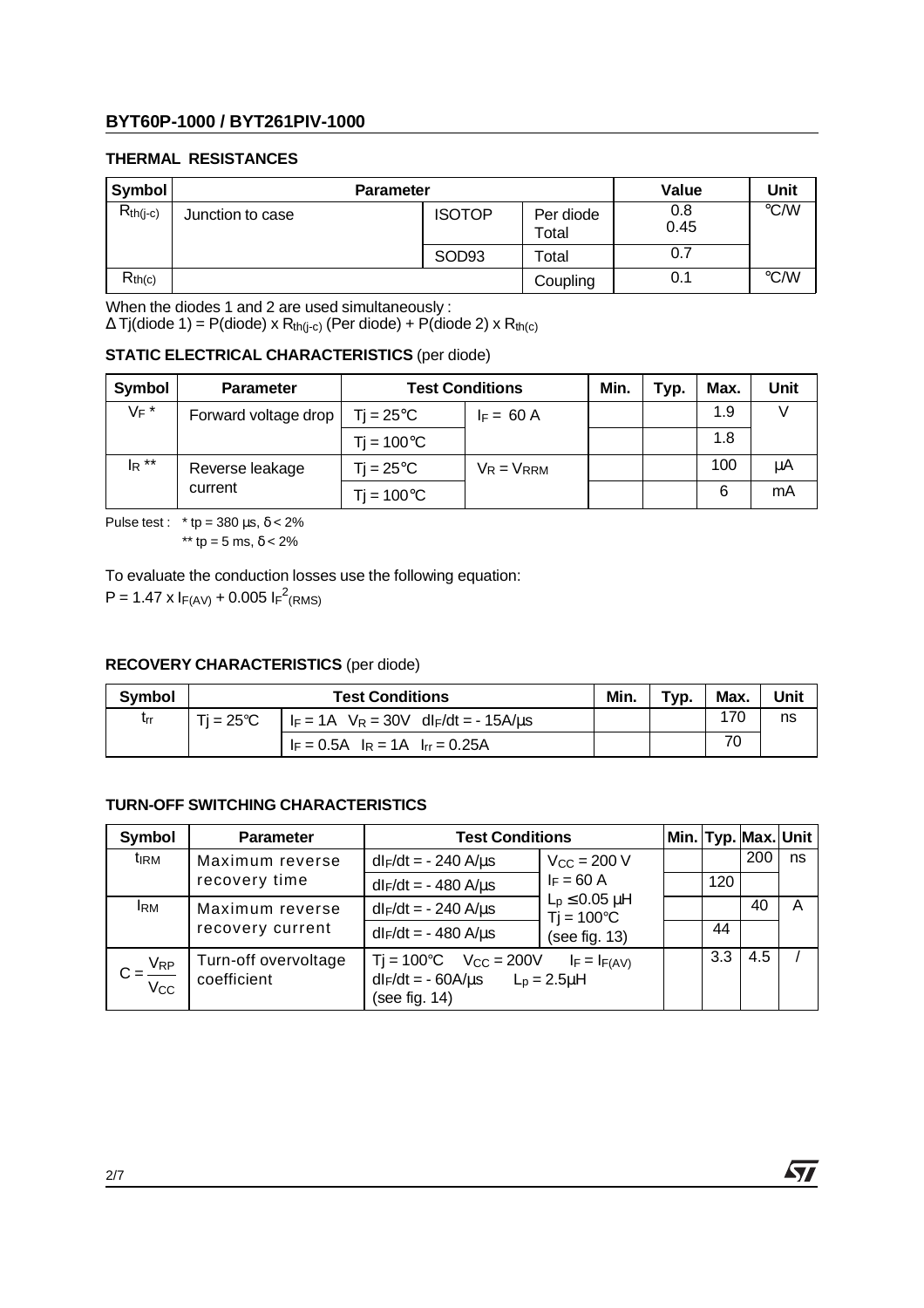$\delta = 0.2$   $\rightarrow$   $\delta = 0.5$ 

**Fig. 1-1:** Average forward power dissipation versus average forward current (per diode, ISOTOP).

**Fig. 1-2:** Average forward power dissipation versus average forward current (SOD93).



**Fig. 2-1:** Peak current versus form factor (per diode, ISOTOP).





**Fig. 2-2:** Peak current versus form factor (SOD93).



**Fig. 3:** Average forward current versus ambient temperature ( $\delta = 0.5$ , per diode for ISOTOP).

120 130 **PF(av)(W)**



57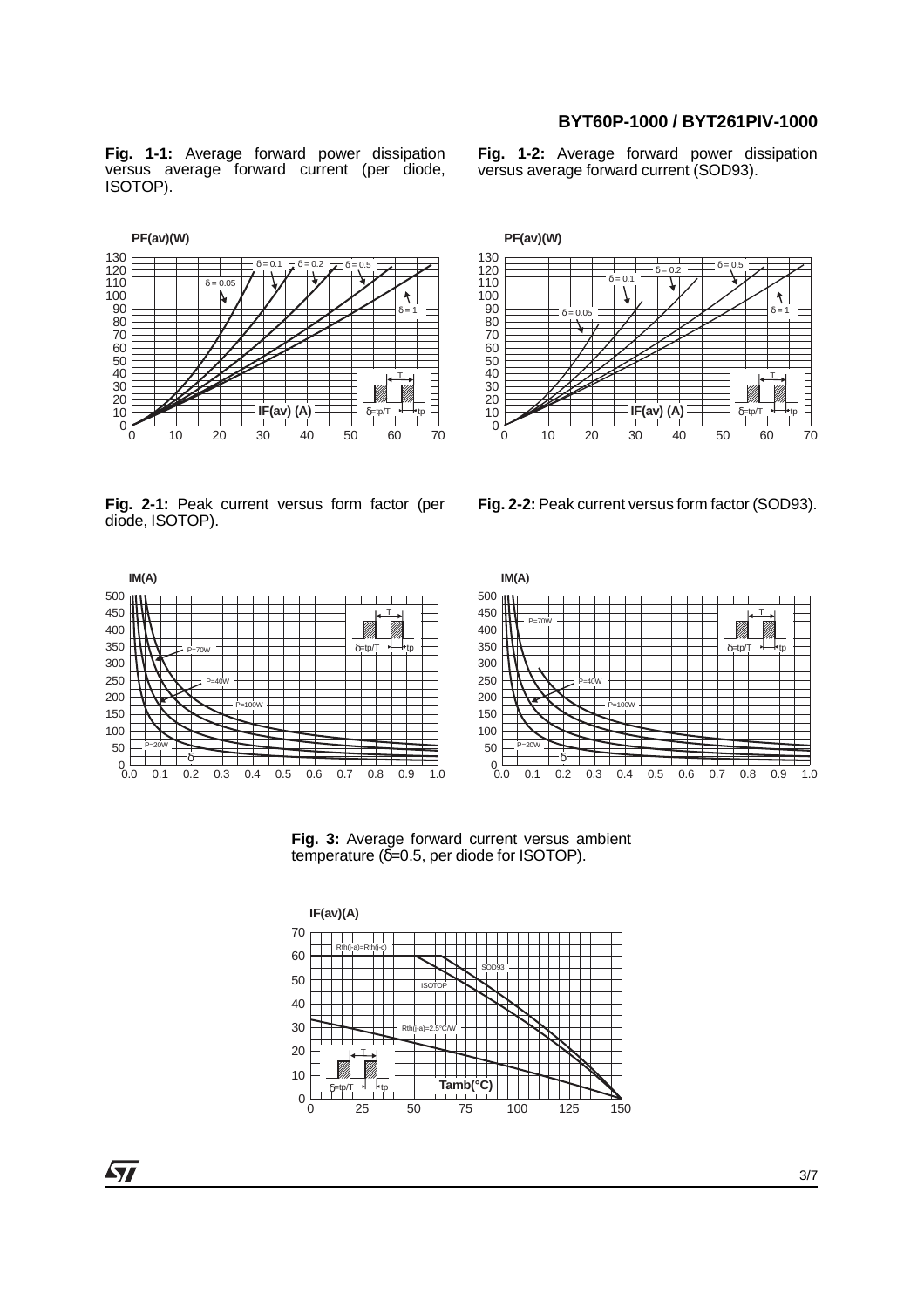**Fig. 4-1:** Non repetitive surge peak forward current versus overload duration (SOD93).

**Fig. 4-2:** Non repetitive surge peak forward current versus overload duration (per diode, ISOTOP).



**Fig. 5-1:** Relative variation of thermal impedance junction to case versus pulse duration (per diode, ISOTOP).



**Fig. 6:** Forward voltage drop versus forward current (maximum values, per diode for ISOTOP).





**Fig. 5-2:** Relative variation of thermal impedance junction to case versus pulse duration (SOD93).



**Fig. 7:** Junction capacitance versus reverse voltage applied (typical values, per diode for ISOTOP).



4/7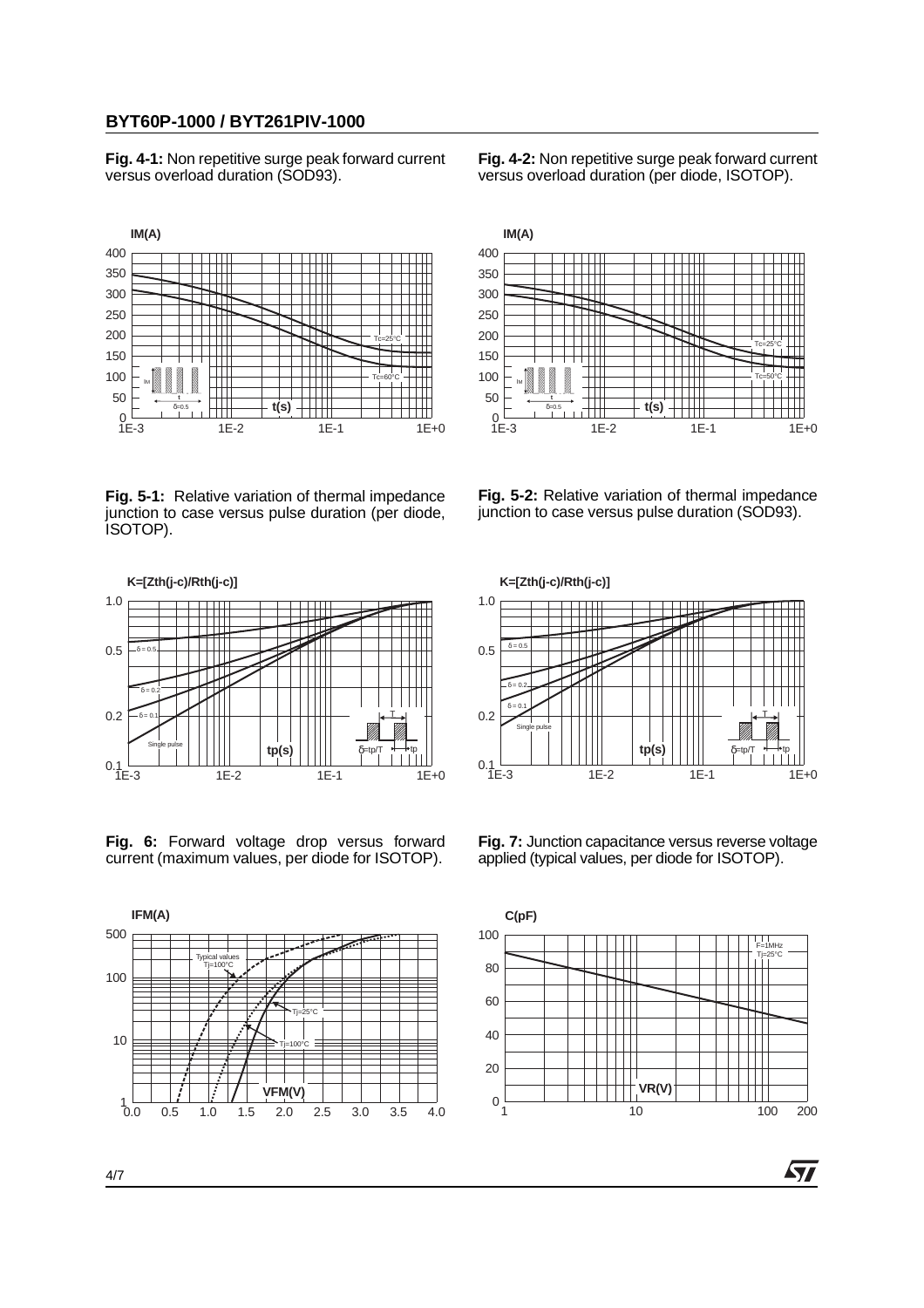Fig. 8: Recovery charges versus dl<sub>F</sub>/dt (per diode for ISOTOP).

Fig. 9: Recovery current versus dl<sub>F</sub>/dt (per diode for ISOTOP).





**Fig. 10:** Transient peak forward voltage versus dIF/dt (per diode for ISOTOP).







**Fig. 12:** Dynamic parameters versus junction temperature.



57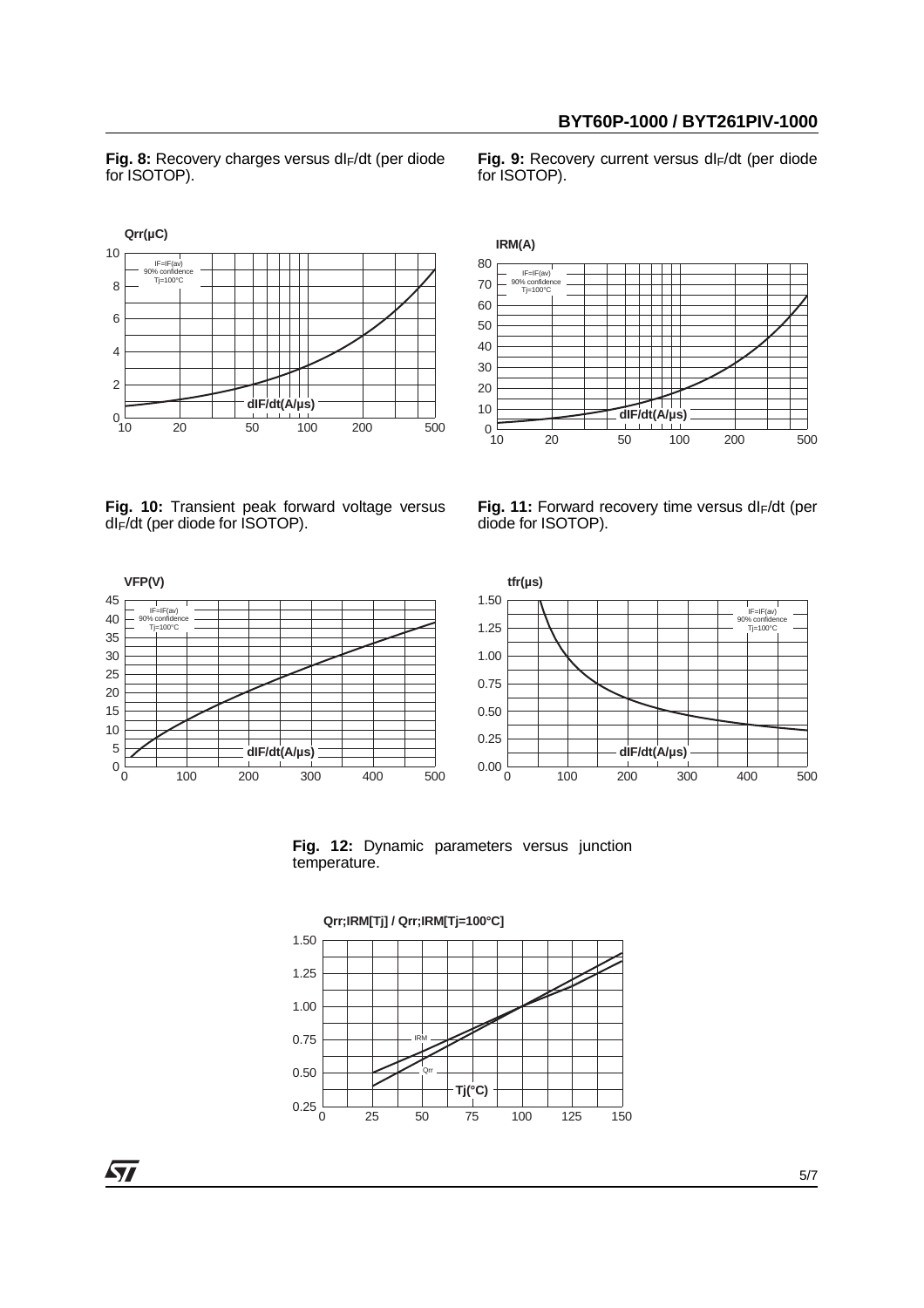**Fig. 13:** Turn-off switching characteristics (without serie inductance).







## **PACKAGE MECHANICAL DATA**

|    |                         |                    |            | <b>DIMENSIONS</b> |            |
|----|-------------------------|--------------------|------------|-------------------|------------|
|    | REF.                    | <b>Millimeters</b> |            | <b>Inches</b>     |            |
|    |                         | Min.               | Max.       | Min.              | Max.       |
|    | Α                       | 11.80              | 12.20      | 0.465             | 0.480      |
|    | A <sub>1</sub>          | 8.90               | 9.10       | 0.350             | 0.358      |
| A  | B                       | 7.8                | 8.20       | 0.307             | 0.323      |
|    | C                       | 0.75               | 0.85       | 0.030             | 0.033      |
| A1 | C <sub>2</sub>          | 1.95               | 2.05       | 0.077             | 0.081      |
|    | D                       | 37.80              | 38.20      | 1.488             | 1.504      |
|    | D <sub>1</sub>          | 31.50              | 31.70      | 1.240             | 1.248      |
|    | Ē                       | 25.15              | 25.50      | 0.990             | 1.004      |
|    | E <sub>1</sub>          | 23.85              | 24.15      | 0.939             | 0.951      |
|    | E <sub>2</sub>          |                    | 24.80 typ. |                   | 0.976 typ. |
|    | G                       | 14.90              | 15.10      | 0.587             | 0.594      |
|    | G <sub>1</sub>          | 12.60              | 12.80      | 0.496             | 0.504      |
|    | G <sub>2</sub>          | 3.50               | 4.30       | 0.138             | 0.169      |
|    | $\overline{\mathsf{F}}$ | 4.10               | 4.30       | 0.161             | 0.169      |
|    | $\overline{F1}$         | 4.60               | 5.00       | 0.181             | 0.197      |
|    | P                       | 4.00               | 4.30       | 0.157             | 0.69       |
|    | P <sub>1</sub>          | 4.00               | 4.40       | 0.157             | 0.173      |
|    | S                       | 30.10              | 30.30      | 1.185             | 1.193      |